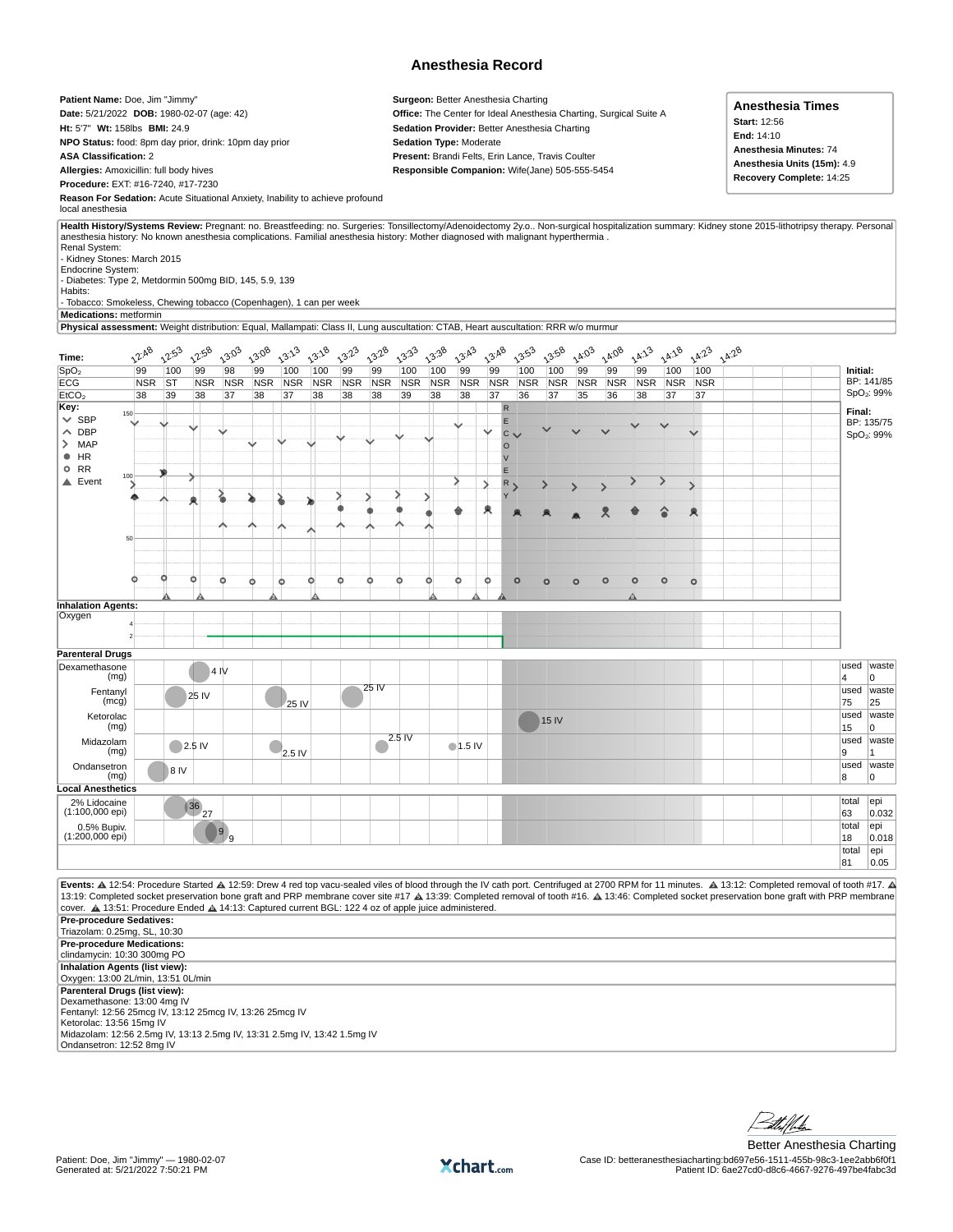| Local Anesthetic (list view):                                                                                                                                                                      |                                               |  |  |  |  |  |  |  |
|----------------------------------------------------------------------------------------------------------------------------------------------------------------------------------------------------|-----------------------------------------------|--|--|--|--|--|--|--|
| 12:55 36mg 2% Lidocaine, 0.018 mg epi.                                                                                                                                                             |                                               |  |  |  |  |  |  |  |
| 12:58 27mg 2% Lidocaine, 0.014 mg epi.                                                                                                                                                             |                                               |  |  |  |  |  |  |  |
| 13:01 9mg 0.5% Bupivacaine, 0.009 mg epi.                                                                                                                                                          |                                               |  |  |  |  |  |  |  |
| 13:03 9mg 0.5% Bupivacaine, 0.009 mg epi.                                                                                                                                                          |                                               |  |  |  |  |  |  |  |
| <b>Pre-op Checks:</b> Equipment readiness check Pemergency Meds Present Pemergency Equipment Present Ponfirmed correct patient and procedure Per-op Instructions Followed                          |                                               |  |  |  |  |  |  |  |
| Reviewed health history <b>Financial arrangements</b> Informed consents Transportation arranged Bathroom Reviewed vitals Answered all questions Made comfortable                                   |                                               |  |  |  |  |  |  |  |
| Offered blanket/pillow V Pressure points relieved                                                                                                                                                  |                                               |  |  |  |  |  |  |  |
| Airway: Nasal Cannula                                                                                                                                                                              |                                               |  |  |  |  |  |  |  |
| IV:                                                                                                                                                                                                | <b>Aldrete Score</b>                          |  |  |  |  |  |  |  |
| Start / End Time: 12:53 - 14:25                                                                                                                                                                    | Vital signs: Within 12% of preoperative value |  |  |  |  |  |  |  |
| Location: Right AC                                                                                                                                                                                 | Oxygenation:                                  |  |  |  |  |  |  |  |
| Solution: NS amount: 410cc                                                                                                                                                                         | <b>Respiratory Stability:</b>                 |  |  |  |  |  |  |  |
| Secured by: Tegaderm                                                                                                                                                                               | Consciousness:                                |  |  |  |  |  |  |  |
| Attempts: 1 Gauge: 22                                                                                                                                                                              | Post Operative Pain:                          |  |  |  |  |  |  |  |
| Room Air SpO2 @ D/C: 99%                                                                                                                                                                           | Nausea and Vomiting:                          |  |  |  |  |  |  |  |
|                                                                                                                                                                                                    | Gait:                                         |  |  |  |  |  |  |  |
|                                                                                                                                                                                                    | <b>Total Score: 14</b>                        |  |  |  |  |  |  |  |
| Procedure Notes: Reviewed HHx/Systems. Titrated sedatives to desired effect. Patient was responsive to oral commands and self maintained airway through out the entire procedure. No complications |                                               |  |  |  |  |  |  |  |
| encountered with sedation or surgical procedure.                                                                                                                                                   |                                               |  |  |  |  |  |  |  |
|                                                                                                                                                                                                    |                                               |  |  |  |  |  |  |  |
|                                                                                                                                                                                                    |                                               |  |  |  |  |  |  |  |
| Recovery Notes: Patient spontaneously recovered in the operatory on room air without transfer to separate recovery. Patient is able to maintain own vitals without stimulation and on room air. No |                                               |  |  |  |  |  |  |  |
| complications encountered. Patient denies PONV, dizziness or pain. Patient consumed juice and denied needing to use the restroom. D/C'd IV-secured with gauze + coban. Patient self ambulated to   |                                               |  |  |  |  |  |  |  |
| wheelchair. Post op instructions administered oral and written to RC. Confirmed instructions to continue anitbitiotic therapy. Administered OTC pain management regimen. ER contact information    |                                               |  |  |  |  |  |  |  |

administered to the RC. Wheeled to patient's vehicle, discharged to wife and confirmed safety buckled.



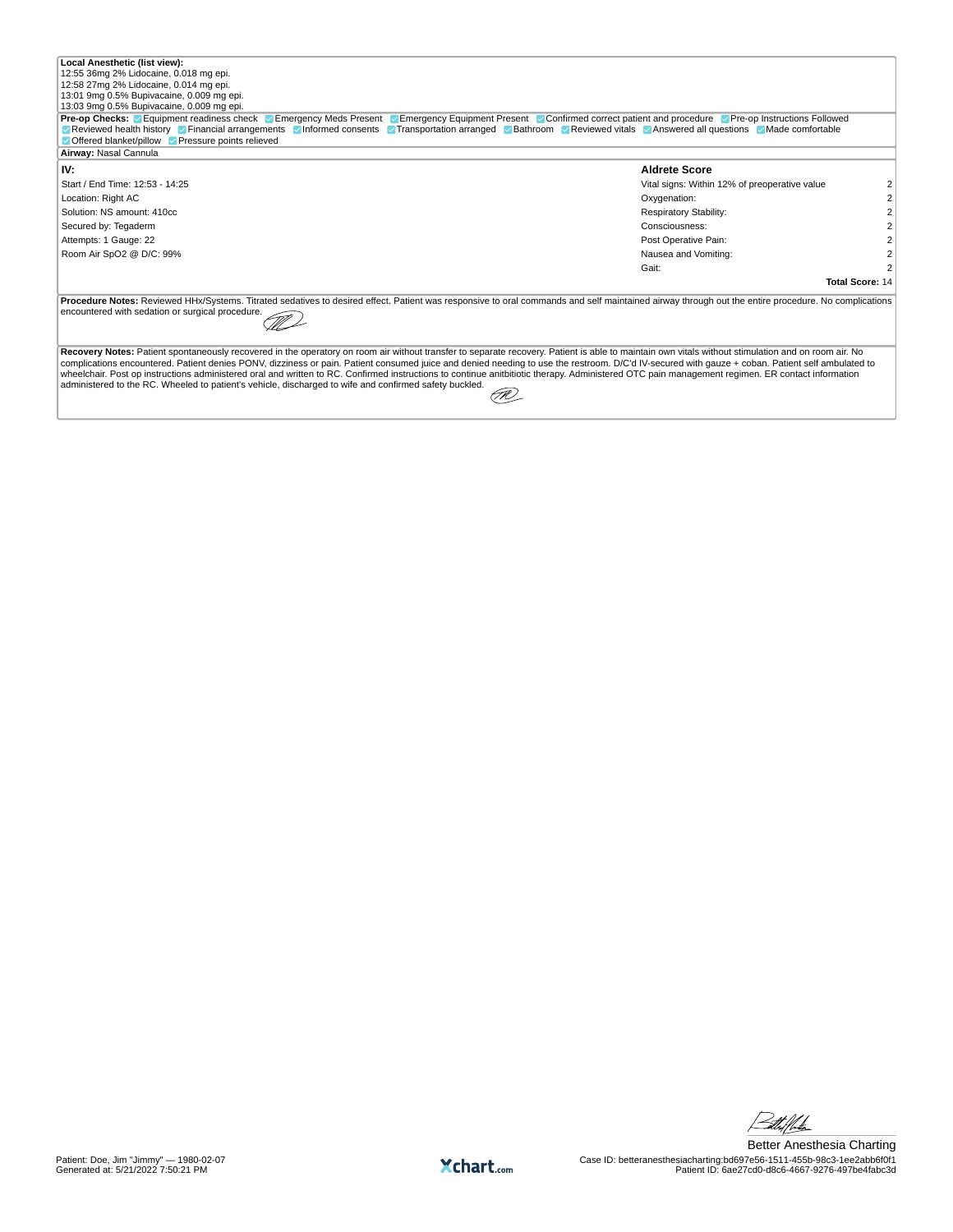|           |    |     |    |         |               |    | Time SBP DBP MAP HR $SpO2$ ECG RR EtCO <sub>2</sub> |
|-----------|----|-----|----|---------|---------------|----|-----------------------------------------------------|
| 12:48 141 | 85 | 93  | 83 | 99      | NSR           | 17 | 38                                                  |
| 12:53 140 | 83 | 102 |    | 103 100 | ST            | 18 | 39                                                  |
| 12:58 137 | 80 | 99  | 81 | 99      | <b>NSR 17</b> |    | 38                                                  |
| 13:03 134 | 62 | 86  | 81 | 98      | <b>NSR 16</b> |    | 37                                                  |
| 13:08 124 | 62 | 83  | 81 | 99      | <b>NSR 15</b> |    | 38                                                  |
| 13:13 126 | 61 | 83  | 79 | 100     | <b>NSR 15</b> |    | 37                                                  |
| 13:18 124 | 58 | 80  | 79 | 100     | <b>NSR 16</b> |    | 38                                                  |
| 13:23 129 | 62 | 84  | 74 | 99      | <b>NSR 16</b> |    | 38                                                  |
| 13:28 126 | 61 | 83  | 72 | 99      | NSR           | 16 | 38                                                  |
| 13:33 130 | 63 | 85  | 73 | 100     | <b>NSR 16</b> |    | 39                                                  |
| 13:38 128 | 61 | 83  | 70 | 100     | NSR 16        |    | 38                                                  |
| 13:43 139 | 75 | 96  | 71 | 99      | <b>NSR 16</b> |    | 38                                                  |
| 13:48 134 | 73 | 93  | 74 | 99      | <b>NSR 16</b> |    | 37                                                  |
| 13:53 131 | 71 | 91  | 71 | 100     | <b>NSR 16</b> |    | 36                                                  |
| 13:58 136 | 71 | 93  | 71 | 100     | <b>NSR 15</b> |    | 37                                                  |
| 14:03 134 | 69 | 91  | 68 | 99      | <b>NSR</b>    | 15 | 35                                                  |
| 14:08 134 | 70 | 91  | 73 | 99      | <b>NSR 16</b> |    | 36                                                  |
| 14:13 139 | 75 | 96  | 71 | 99      | NSR           | 16 | 38                                                  |
| 14:18 139 | 75 | 96  | 69 | 100     | <b>NSR 16</b> |    | 37                                                  |
| 14:23 133 | 71 | 92  | 72 | 100     | <b>NSR 15</b> |    | 37                                                  |
| 19:13 135 | 75 | 95  | 71 | 99      | NSR           | 16 | 39                                                  |